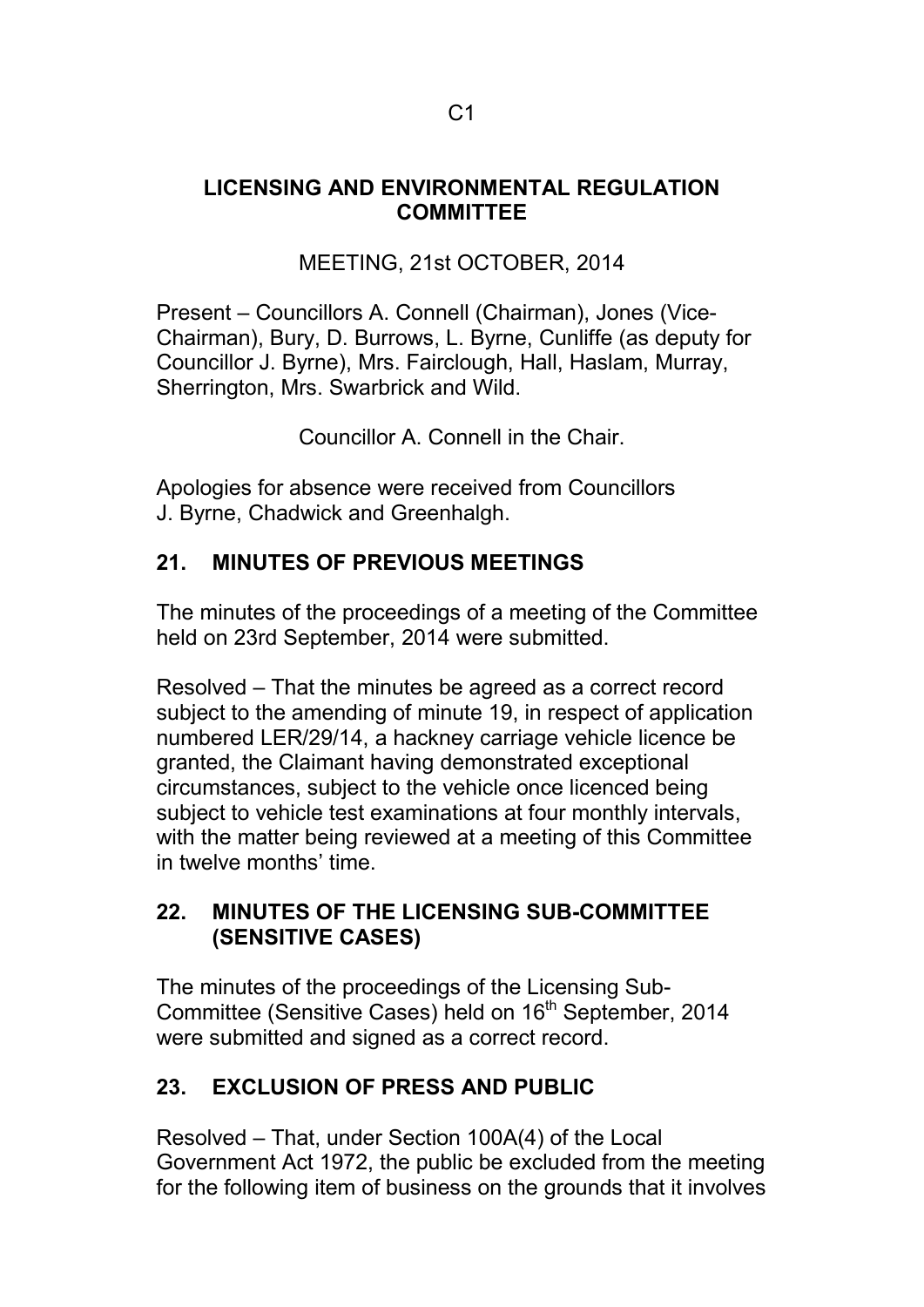the likely disclosure of exempt information as specified in paragraph 3 (financial and business affairs) of Part 1 of Schedule 12A to the Act; and that it be deemed that, in all the circumstances of the case, the public interest in its exemption outweighs the public interest in its disclosure.

## **24. APPLICATION FOR A PET SHOP LICENCE LER/30/14**

The Director of Environmental Services submitted a report which asked members to consider the renewal application for a licence to keep a pet shop under the Pet Animals Act, 1951.It was explained that the Trading Standards Team had received, on 9<sup>th</sup> January, 2014, a renewal application for a pet shop licence.

Members were reminded that this matter had been deferred at the August meeting pending the receipt of further information and at the meeting held on 23<sup>rd</sup> September it was decided that a site visit of the premises should be undertaken. This was undertaken prior to this meeting.

The applicant and the Council appointed Veterinary Officer attended the meeting.

The Committee heard verbal representations from the Council's Trading Standards Officers and from the applicant and the Veterinary Officer.

Resolved – That following consideration of all the evidence and Submissions the licence to keep a pet shop under the Animals Act, 1951 be granted subject to a number of conditions.

Following a number of recent visits to the premises various breaches of conditions and recommendations were identified and the applicant had been advised to undertake various actions but continued to dispute or not to undertake these.

Numerous complaints have been received by Trading Standards and the RSPCA over the years.

The Veterinary Officer following his inspection in January, 2014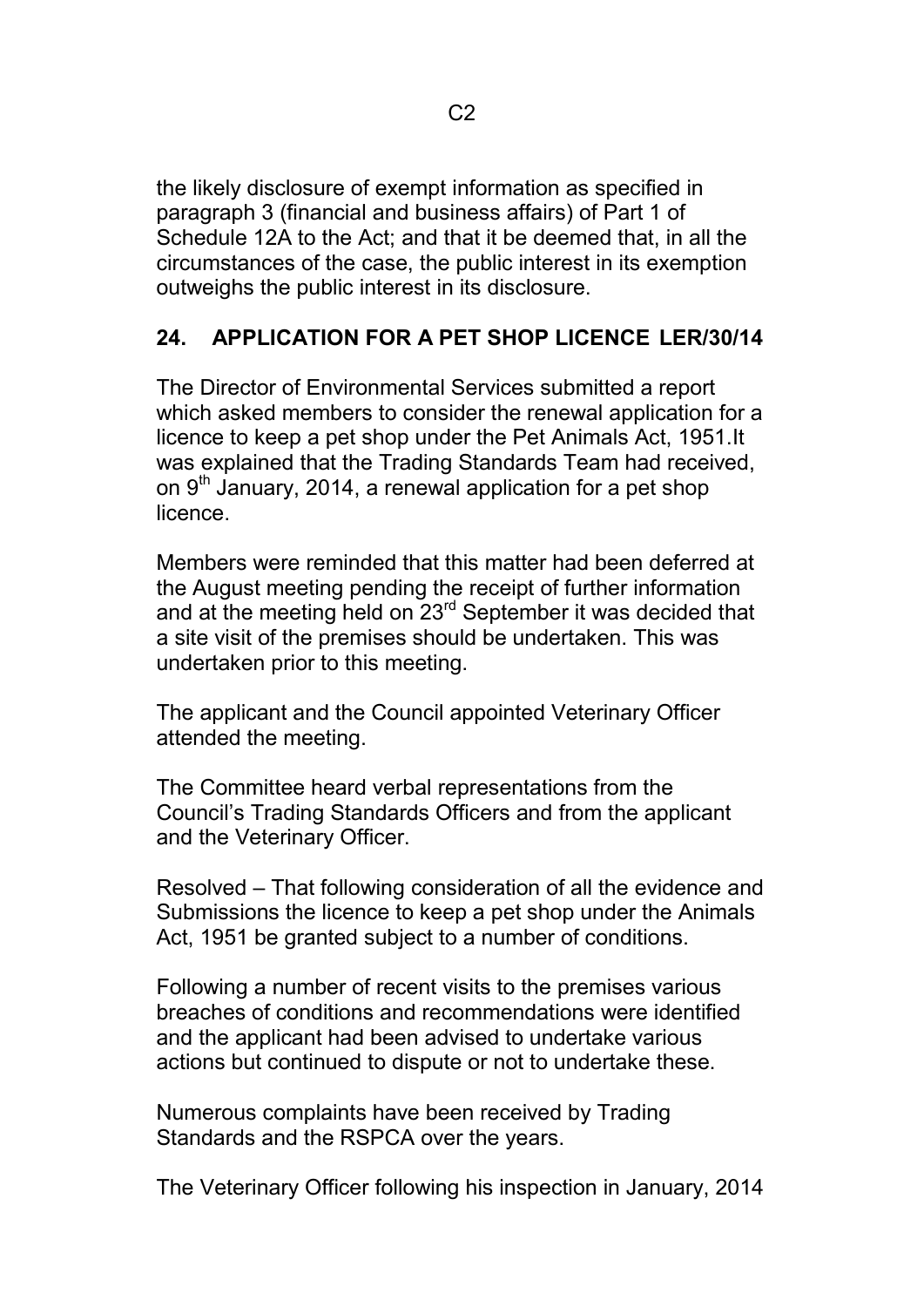indicated that there were several areas where standards were poor and improvements needed to be made. At the Meeting of this Committee held in August, 2014 the applicant had indicated that he had mostly taken on board the concerns raised but not all.

Also at the meeting held on  $26<sup>th</sup>$  August, 2014 a decision on the application was deferred pending another inspection of the premises by officers of the Council and a Veterinary Officer. This inspection took place on 2<sup>nd</sup> September, 2014 and found non-compliance with pet shop licence conditions.

A further follow up inspection took place on  $11<sup>th</sup>$  September, 2014 when photographs were taken which showed the licence conditions were still not being met.

The Greater Manchester Fire and Rescue Service have also confirmed that there are still matters outstanding and that a fire notice had been issued for compliance by 2<sup>nd</sup> November, 2014. The applicant also confirmed that the fire risk assessment was still outstanding.

The Committee also took note of the Council's appointed Veterinary Surgeon's written and verbal observations in particular that an adequate isolation facility does not currently exist and that in respect of reptile care there is not a fully trained full-time individual in post. He advised the Committee that welfare of the animals at the establishment would be compromised if those measures were not put in place.

The Applicant explained that he was in the process of creating an isolation facilty which he said would be completed in the very near future. He also agreed to take a course on reptile care husbandry, and stated that two of his employees would also take the course.

He also gave evidence that the business was housed in an old building, but in the last three years since he bought the business had had spent considerable money on improving the building and this would continue. He said his shop was on a much larger scale to most pet shops and was the largest shop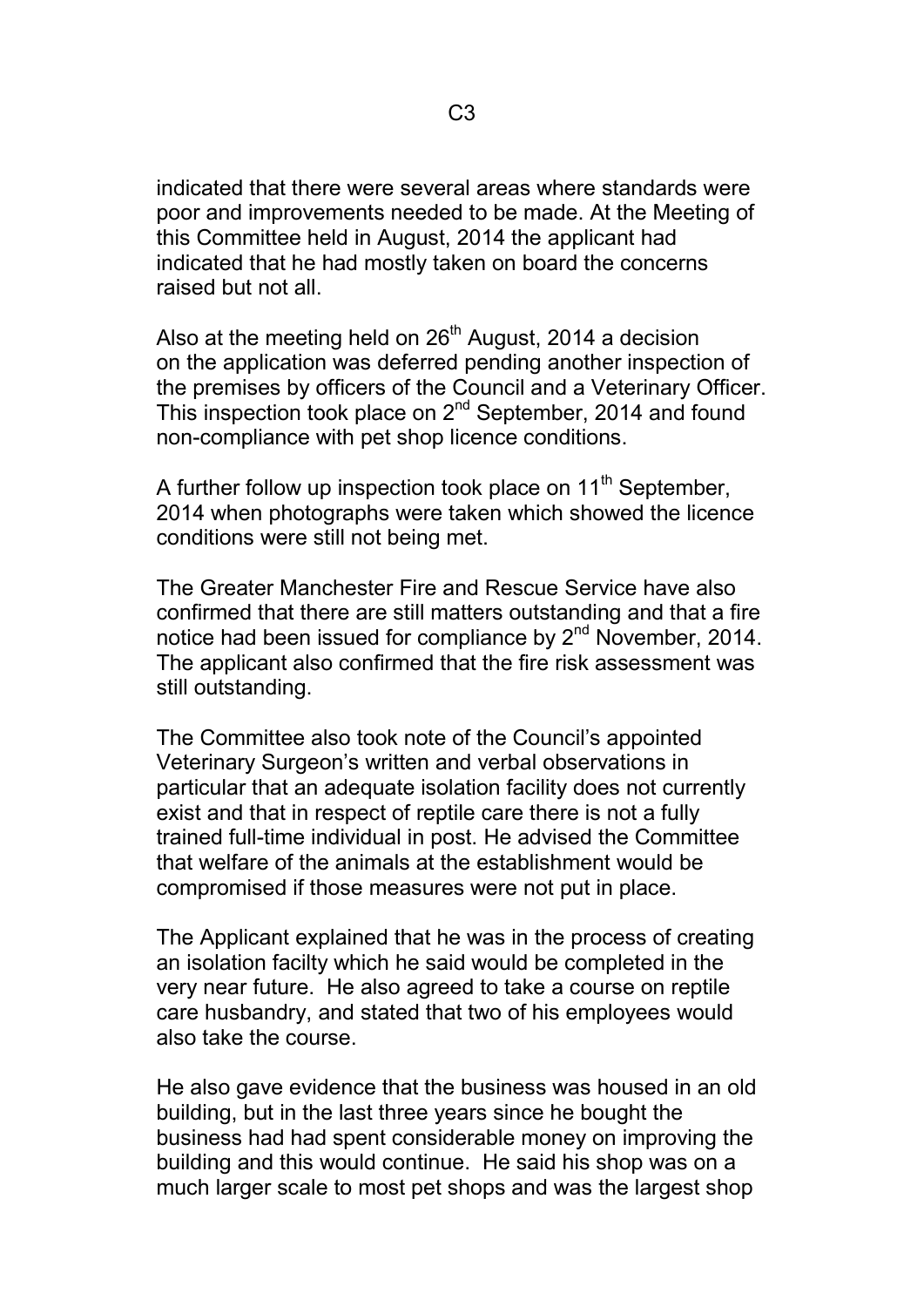in Lancashire.

The Committee further found that all reasonable precautions had not been taken to prevent the spread among animals of infectious diseases and noted from the site visit held earlier today the evidence of vermin on the site which could also compromise the welfare of the animals.

Therefore in satisfy the requirements of section 1(3) of the Pet Animals Act 1951 and in particular to meet the conditions of the pet shop licence the following actions need to be complied with –

- (i) The provision of an adequate animal, bird and fish isolation facility which meets the requirements of the Council's Veterinary Officer, to be fully operational within 21 days. In addition that staff be trained in the proper use of the facility and that proper records be kept once the facility is in use;
- (ii) The applicant and one full time member of staff undertake a reptile care qualification as recommended by the Council's Veterinary Officer and that this be commenced within 21 days and completed as soon as practicable;
- (iii) Urgent and additional works to prevent the entry of vermin into the premises and that a schedule of vermin control should be produced and adhered to. Furthermore, all staff be made aware of the threat from vermin activity and pay particular attention to reducing exposure of foodstuffs;
- (iv) The daily analysis of fish tank waste product levels should be continued but that in future a written record of this analysis should be made; and
- (v) The designation of a member of staff as a fire safety officer to carry out regular and recorded safety checks.